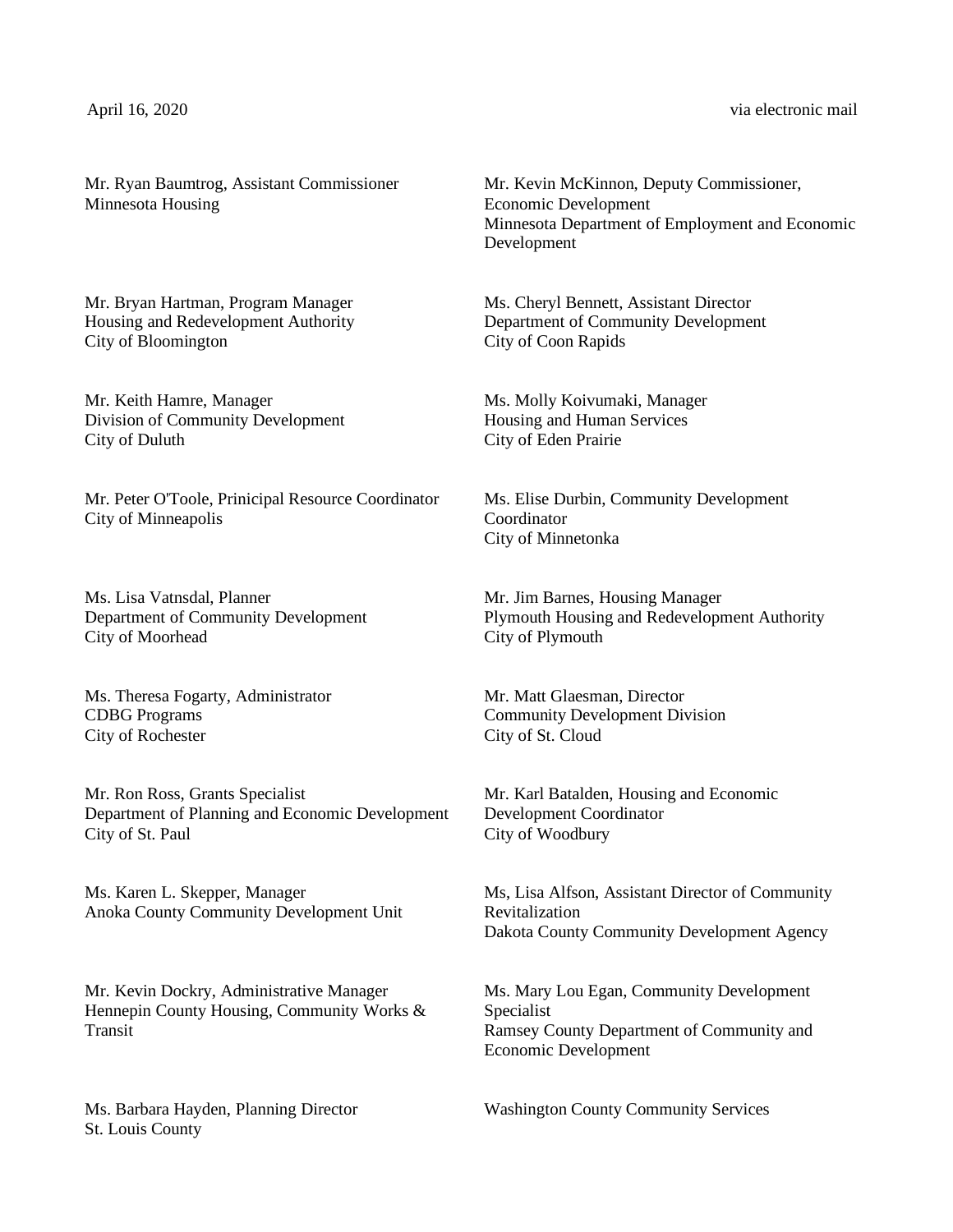## **Why Community Development Block Grant (CDBG) Funds Should Support Housing Assistance Programs**



On April 8th, 2020, the federal government began releasing Community Development Block Grant (CDBG) funds provided by the federal Coronavirus Aid, Relief, and Economic Security (CARES) act. CDBG funds are provided to both state governments and directly to some local governments to be used to improve housing, living environments, and economic opportunities, principally for persons with low and moderate incomes. **State and local officials should prioritize the use of CDBG funds to provide housing assistance, including assistance for rent payments, mortgage payments, and utility expenses, to ensure that impacted families can remain stably housed during and after the COVID-19 crisis.**

Renters need immediate relief for rent payments amid the COVID-19 crisis. Renters have lower incomes and savings and have greater difficulty in paying for their housing costs, making them particularly vulnerable to economic shocks.<sup>1</sup> According to the National Multifamily Housing Council, nearly onethird of renters were unable to pay their rent in April.<sup>2</sup> The National Low Income Housing Coalition estimates that the number of extremely- and very-low-income renters who pay more than 50% of their income on rent will increase by nearly 20% as a result of the COVID-19 economic crisis.<sup>3</sup>

Rental assistance programs in particular are critical to maintain stable housing for under-resourced households. Using CDBG funds to create new or supplement existing rental assistance programs will have multiple benefits:

- Rental assistance is a necessary complement to eviction moratoriums. Eviction moratoriums do not eliminate the obligation to pay rent. Unless relief is provided, renters who are impacted by the economic downturn and unable to pay back rents risk being evicted when the moratoriums expire.
- Rental assistance helps to ensure that rental housing owners can continue to operate their buildings safely. Many affordable rental units are in buildings that do not generate enough operating revenue to withstand a sudden loss of income. Deferred maintenance could put renters at risk and lead to a loss of much needed affordable housing.
- Rental assistance will benefit the local economy. Providing relief to renters will help them stretch their limited income so they can afford other essential household needs. Helping building owners to maintain their properties allows them to continue to employ their staff and purchase local goods and services.
- Rental assistance will protect renters in need who do not currently receive federal rental subsidies. Only 25% of renters who are in need of rental assistance currently receive it through federal housing programs. Tens of millions of renters living in naturally occurring affordable housing do not currently benefit from any rent subsidies.

More than 16 million Americans filed for unemployment over the past three weeks. At a time when Americans are being ordered to stay home, a person's immediate and devastating loss of income cannot be allowed to increase their risk of displacement. Rental assistance to families and individuals is needed now.

<sup>1</sup>[https://www.urban.org/urban-wire/covid-19-policy-responses-must-consider-pandemics-impact-young](https://www.urban.org/urban-wire/covid-19-policy-responses-must-consider-pandemics-impact-young-renters-and-renters-color)[renters-and-renters-color](https://www.urban.org/urban-wire/covid-19-policy-responses-must-consider-pandemics-impact-young-renters-and-renters-color)

<sup>2</sup> <https://www.nmhc.org/research-insight/nmhc-rent-payment-tracker/>

<sup>3</sup><https://nlihc.org/sites/default/files/Need-for-Rental-Assistance-During-the-COVID-19-and-Economic-Crisis.pdf>